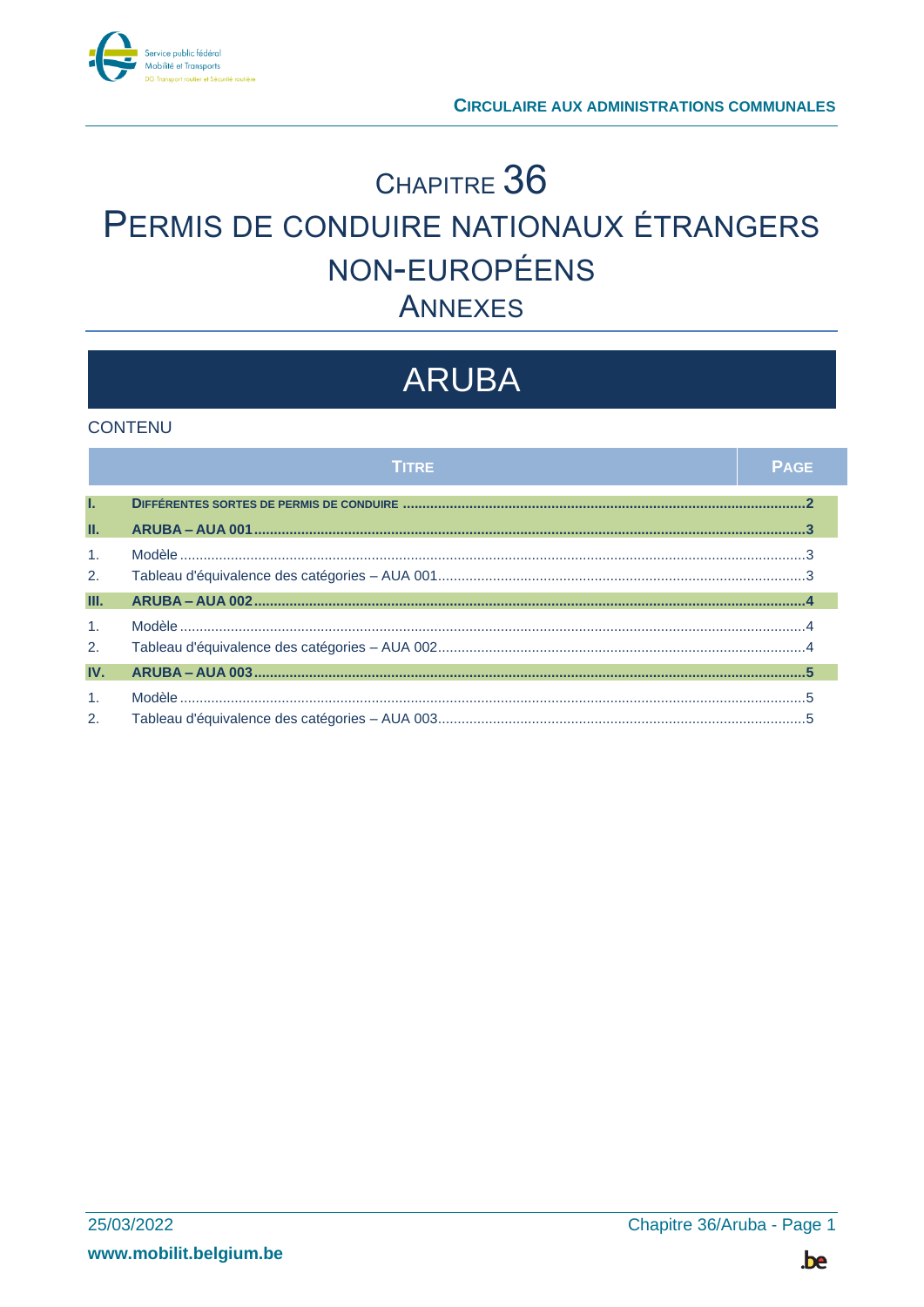

## <span id="page-1-0"></span>I. DIFFÉRENTES SORTES DE PERMIS DE CONDUIRE

| <b>RÉFÉRENCE</b><br><b>DU PERMIS</b> | <b>IMAGE</b>                                                                                                                                                                                                              | DÉLIVRÉ<br>À PARTIR DE | <b>DÉLIVRÉ</b><br><b>JUSQU'AU</b> | VALIDITÉ<br><b>DU</b><br><b>DOCUMENT</b> |
|--------------------------------------|---------------------------------------------------------------------------------------------------------------------------------------------------------------------------------------------------------------------------|------------------------|-----------------------------------|------------------------------------------|
| <b>AUA 001</b>                       | <b>TOO STATES TO ANY</b><br><b>ARLIEA</b><br>AUA<br><b>RIJBEWIJS</b><br>ō                                                                                                                                                 |                        |                                   |                                          |
| <b>AUA 002</b>                       | <b>COL NIBEWIL ARTIBA</b><br><b>CEP PRIT RIGHT</b><br><b>Camerian</b> tly<br>OUCHER<br><b>CALL AND IN</b><br>$-14$<br><b>CONTRACTOR</b><br>10. Inch YOF Peru<br>m<br><b>British School</b><br><b>DESIGN</b><br><b>FOI</b> |                        |                                   | 10 ans                                   |
| <b>AUA 003</b>                       | <b>DRIVING LICENSE</b><br>ARUB<br><b>RIJBEWIJS</b><br>AR0076857<br><b>Connolly</b><br>Charlotte Myrna<br>14 MAY 1982<br>10 JAN 2020<br>Ministro di Husticial Minister of Rastice<br><b>ABW</b><br>EATEGORA CATA           |                        | <b>Délivré</b><br>actuellement    |                                          |

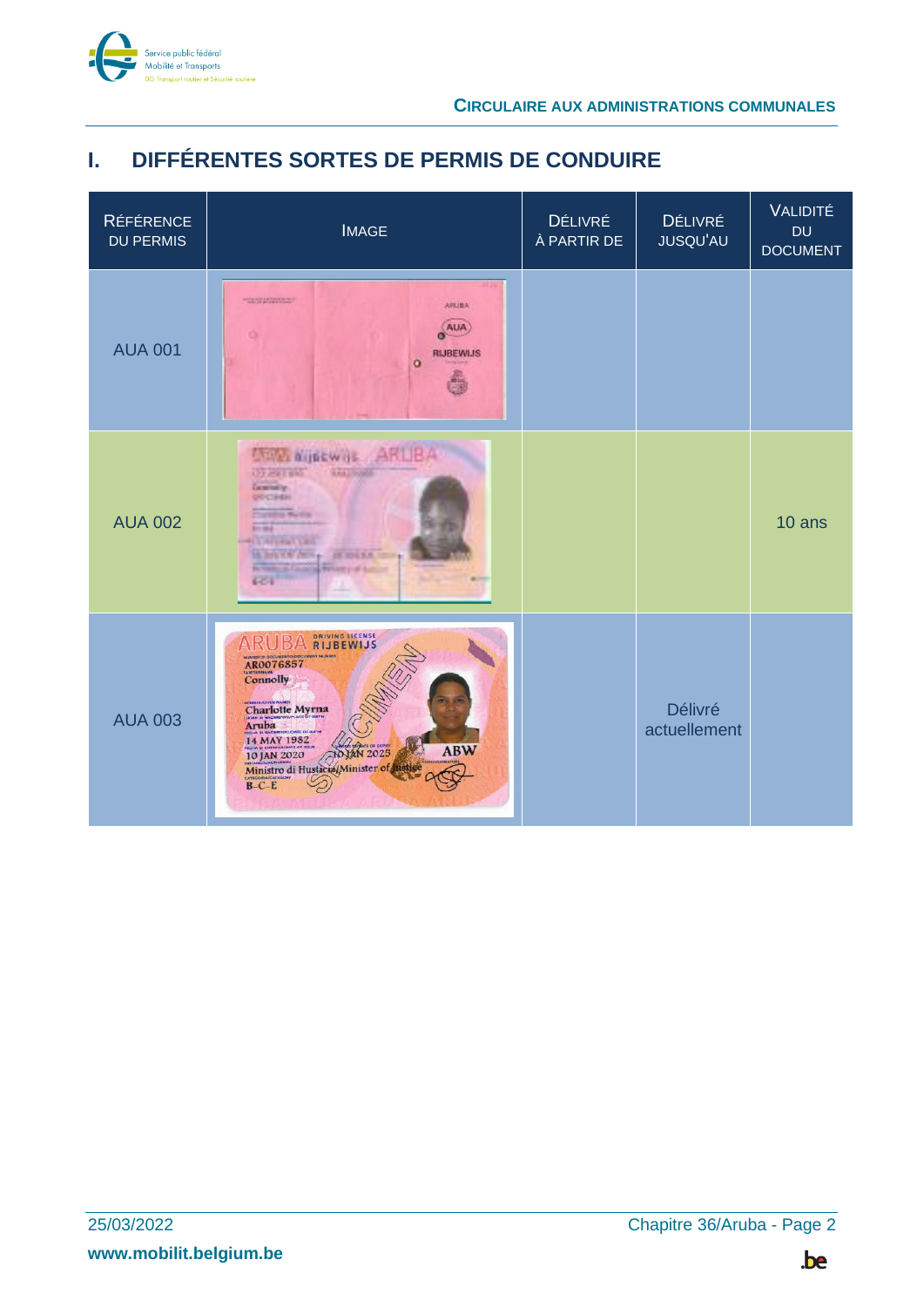

### <span id="page-2-0"></span>**ARUBA - AUA 001** Ш.

### <span id="page-2-1"></span> $1<sub>1</sub>$ **MODELE**



### <span id="page-2-2"></span> $2.$ TABLEAU D'EQUIVALENCE DES CATEGORIES - AUA 001

| <b>CATEGORIE ETRANGERE</b> | CATEGORIE CORRESPONDANTE         |
|----------------------------|----------------------------------|
| A                          | AM, A1, A2, A                    |
| B                          | AM, B                            |
| C                          | C1, C                            |
| D                          | D1, D                            |
| $(B +) E$                  | <b>BE</b>                        |
| $(C +) E$                  | C <sub>1</sub> E, C <sub>E</sub> |
| $(D + E)$                  | D <sub>1E</sub> , DE             |

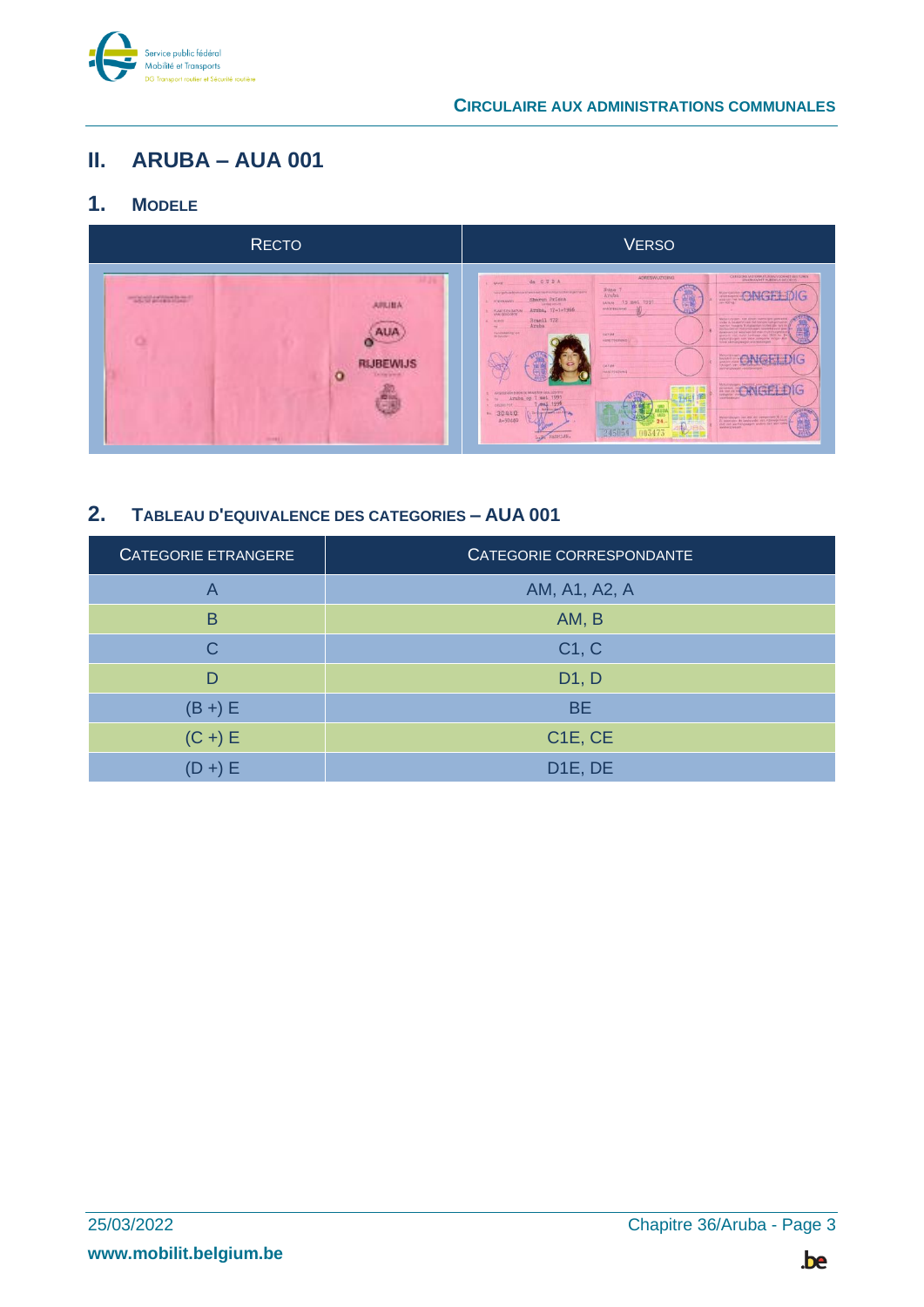

### <span id="page-3-0"></span>III. ARUBA - AUA 002

#### <span id="page-3-1"></span> $1<sub>1</sub>$ **MODELE**



#### <span id="page-3-2"></span> $2.$ TABLEAU D'EQUIVALENCE DES CATEGORIES - AUA 002

| <b>CATEGORIE ETRANGERE</b> | CATEGORIE CORRESPONDANTE         |
|----------------------------|----------------------------------|
| A                          | AM, A1, A2, A                    |
| B                          | AM, B                            |
| C                          | C1, C                            |
| D                          | D1, D                            |
| $(B +) E$                  | <b>BE</b>                        |
| $(C +) E$                  | C <sub>1</sub> E, C <sub>E</sub> |
| $(D +) E$                  | D <sub>1E</sub> , DE             |